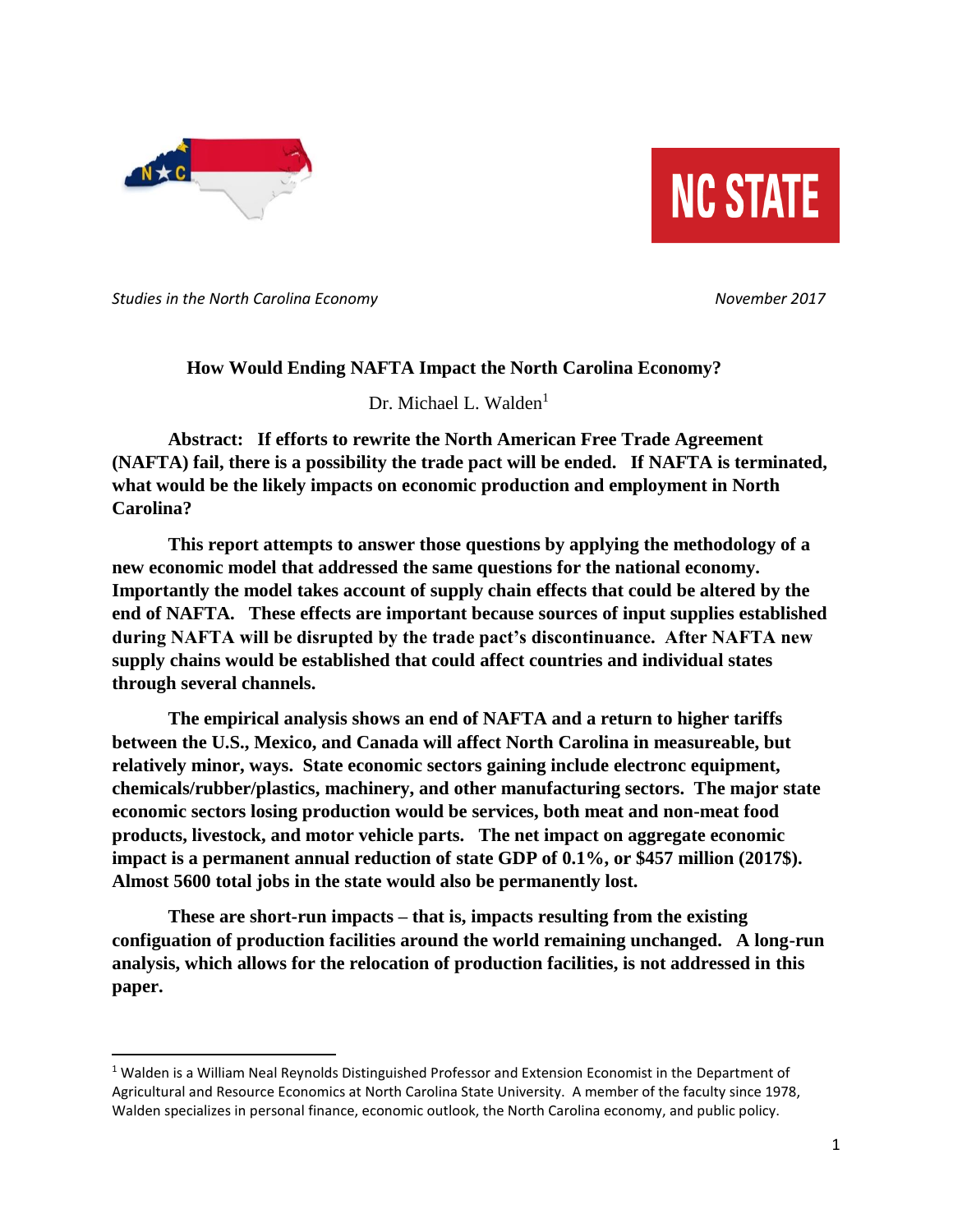#### Background on International Trade

 $\overline{a}$ 

The North Amercian Free Trade Agreement (NAFTA) became effective in 1994. It significantly reduced tariffs and other trade barriers between the United States, Mexico, and Canada. One reason for agreements promoting trade between countries is to benefit from the "comparative advantages" of countries. Countries typically have different endowments of both physical and human resources. Allowing countries to have unimpeded trade lets each specialize in using their most productive resources. Doing so results in each country making their products in the least costly way among all countries.<sup>2</sup>

For example, consider country A and country B. There are two products, lemons and computer chips. Each country can make both lemons and computer chips. But if A can make lemons cheaper than B, and B can make computer chips cheaper than A, then both countries can benefit by specializing (A in lemons and B in computer chips) and then trading. That is, the standard of living can be higher in both A and B if each concentrates on what it does best and then trades.

There is a downside to trade agreements. It is the loss of jobs for workers who – before the trade deal – worked making products that – after the trade deal – are now made in other countries. Continuing with the example of countries A and B, workers in A making computer chips and workers in B producing lemons both lose from the open trade between the countries. Conceptually, the losing workers could find jobs making the products whose output has now expanded after trade (lemons in A and computer chips in B), or they could receive financial support from the workers who have gained. But there is no assurance the number of jobs gained from trade in a country will at least equal the number of jobs lost from trade. Also, educational and training requirements may not be the same for the different jobs. Lastly, compensation from gainers to losers is not always politically feasible.<sup>3</sup>

Regarding NAFTA, most of the discussion has focused on the relative merits of expanded trade between the U.S. and Mexico. The comparative advantage of the U.S. is in capital equipment (machinery, technology) and high-skilled, yet more costly, labor. The comparative advantage of NAFTA partner Mexico (as well as Asian countries that have also entered into other trade agreements with the U.S.) has traditionally been a large supply of relatively lowskilled and low-cost labor. Hence, it would be expected NAFTA would benefit high capitalintensive and low labor-intensive industries in the U.S., but the treaty would disadvantage relatively low capital-intensive and relatively high labor-intnesive industries. Thus, production and jobs in the U.S. would rise in the high capital-intensive/low labor intensive industries but fall in the low capital-intensive/high labor-intensive industries.

 $2$  "Product" refers to any output of a business, so it includes both physical products as well as services.

 $3$  The main public program for assisting workers displaced by international trade is the Trade Adjustment Assistance Program. For an analysis of its inadequacies, see Howard Rosen, *Strengthening Trade Adjustment Assistance*, Washington DC: Peterson Institute for International Economics, January 2008.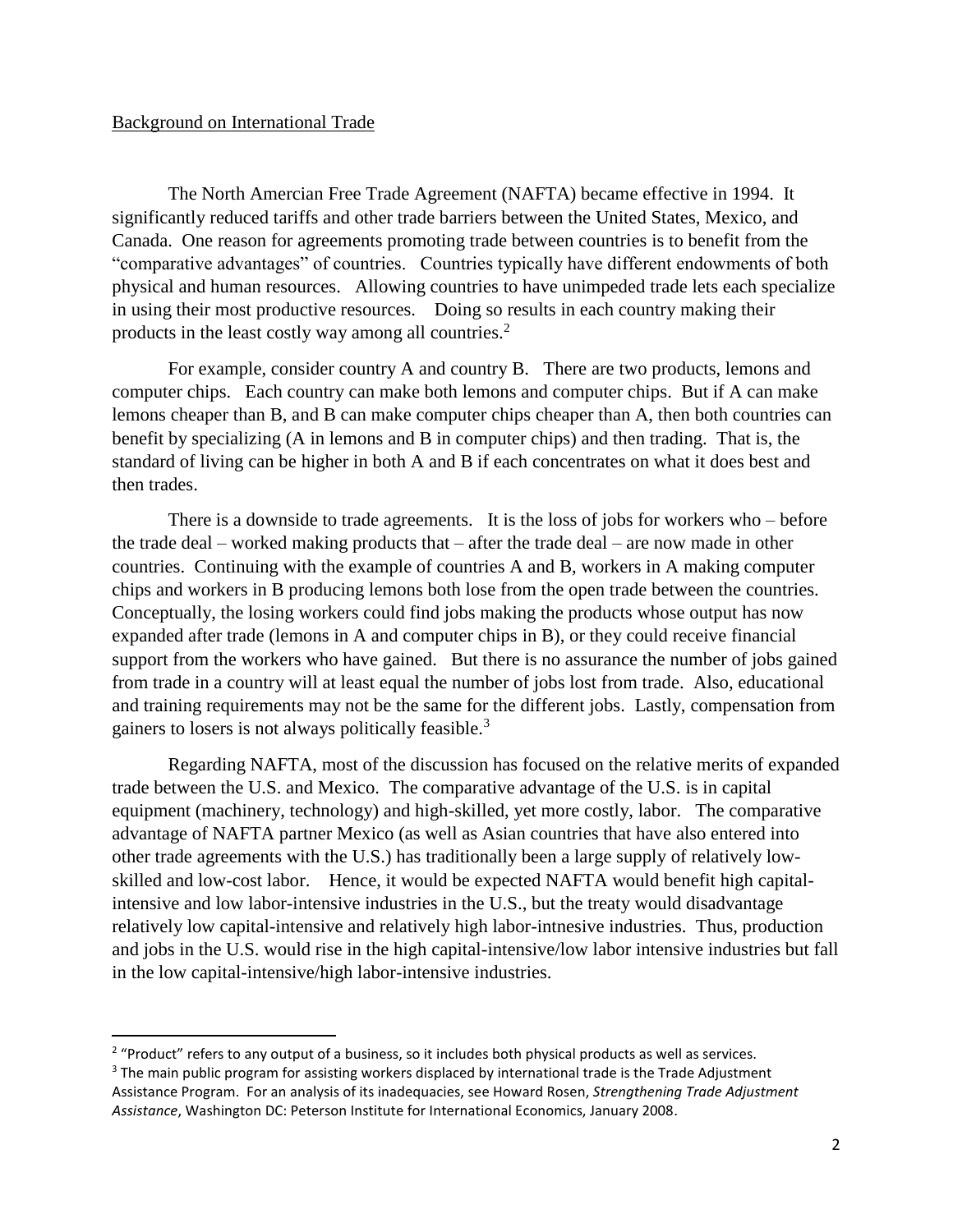# **Table 1. North Carolina Economic Sectors Classified by Labor and Capital Intensity in 1990 and 2015.**

|                             | 1990                   |                        | 2015                   |                        |
|-----------------------------|------------------------|------------------------|------------------------|------------------------|
| Sector                      | Labor                  | Capital                | Labor                  | Capital                |
|                             | Intensity <sup>a</sup> | Intensity <sup>b</sup> | Intensity <sup>a</sup> | Intensity <sup>b</sup> |
| Crops                       | 7.4                    | 4.2                    | 7.8                    | 5.6                    |
| Livestock                   | 5.5                    | 5.3                    | 5.8                    | 7.0                    |
| Extraction                  | 12.3                   | 1.2                    | 4.9                    | 2.8                    |
| <b>Meat Products</b>        | 18.9                   | 1.2                    | 23.6                   | 1.1                    |
| <b>Other Food Products</b>  | 12.2                   | 2.1                    | 15.8                   | 1.2                    |
| <b>Textiles</b>             | 21.6                   | 1.1                    | 15.4                   | 1.5                    |
| Apparel                     | 31.8                   | 1.0                    | 24.3                   | 1.3                    |
| Chemicals/Rubber/Plastics   | 6.7                    | 2.1                    | 2.7                    | 4.4                    |
| Metals                      | 12.2                   | 1.4                    | 5.4                    | 3.2                    |
| <b>Electronic Equipment</b> | 15.2                   | 1.0                    | 3.6                    | 2.7                    |
| Machinery                   | 13.8                   | 1.0                    | 6.9                    | 2.1                    |
| <b>Motor Vehicle Parts</b>  | 13.0                   | 1.1                    | 6.9                    | 2.2                    |
| <b>Other Manufacturing</b>  | 9.4                    | 2.0                    | 5.5                    | 3.9                    |
| <b>Services</b>             | 15.6                   | 1.5                    | 11.1                   | 1.7                    |

<sup>a</sup> Workers per \$2017 million of output; <sup>b</sup> Output per worker/compensation per worker

Table 1 gives measures of both labor intensity and capital intensity for North Carolina industries in 1990 - prior to both the NAFTA deal and the later World Trade Organization trade treaty - as well as in 2015<sup>4</sup>. In 1990 North Carolina had very high labor intensity and relatively low capital intensity in apparel, so this sector would be expected to be vulnerble to contraction as a result of NAFTA. Other sectors with similar characteristics in 1990 included textiles, meat products, food products, extraction, electronic equipment, machinery, and services.

 In contrast, economic sectors in 1990 with relatively low labor intensity and high capital intensity included livestock, chemicals/rubber/plastics, and other manufacturing. These sectors might be expected to gain production as a result of trade treaties.

Of course, many other factors impact the decision of where a firm locates its operations when sites in alternative countries are available. For example, labor regulations are more stringent in the U.S. than in Mexico, and such regulations add to labor costs. Also, some industries require more compact supply chains, meaning they are less likely to have operations spread over several countries. A good example is the meat industry. Because the quality and quality of fresh meat is usually adversely affected by the length of transport, it is preferable to locate meat processing plants close to farms raising the animals. Finally, ultimately what is

 $\overline{\phantom{a}}$ 

<sup>&</sup>lt;sup>4</sup> 2015 is the last year of available data at the time of this report.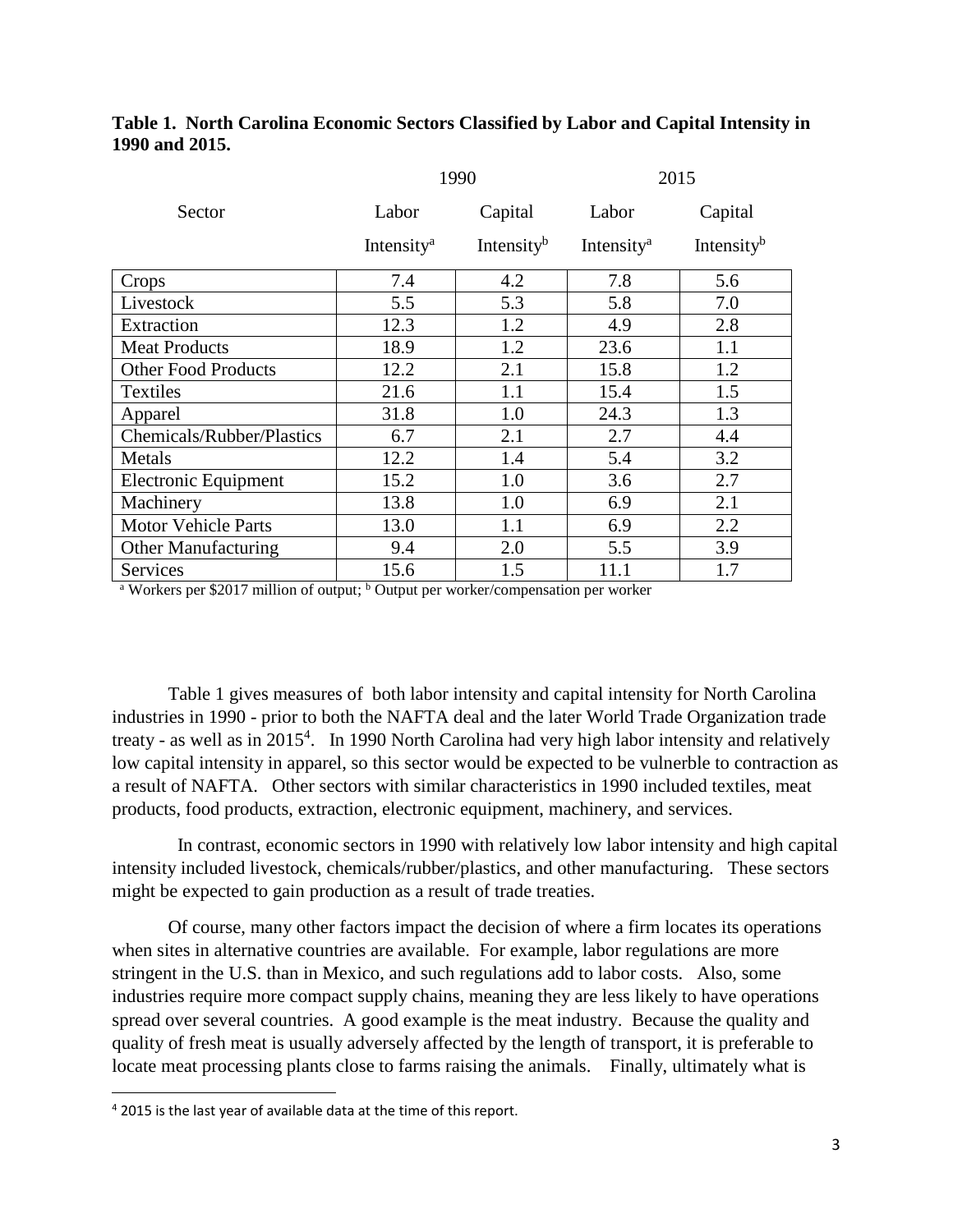important is the comparison of a sector's labor and capital intensities between countries. So while the North Carolina service sector has high labor intensity and low capital intensity compared to many other state economic sectors, it's labor intensity may be relatively low and its capital intensity may be relatively high compared to levels in other countries. Indeed, the U.S. perrennially has a trade surplus in the international trade of services, which suggests a relatively high rate of productivity and competitiveness.

### Short-Run Economic Impacts of a NAFTA Reversal on North Carolina's Economy

Walmsley and Minor of ImpactECON recently released a study of the national economic consequences of terminating NAFTA.<sup>5</sup> Importantly, their study only calibrates the short-run impacts of NAFTA's end. Walmsley and Minor (hereafter referred to as WM) assumes that following the termination of NAFTA, the three countries increase tariffs to those allowed under the World Trade Organization. In the face of now higher costs of trade, changes will occur in each of the countries to both the production and sales of final products to consumers as well as the production and sales of inputs used in that final production.

An example illustrates these impacts. Since NAFTA, auto production has become integrated between the three partner countries. Using its captital intensive production, the U.S. has focused on producing vehicle parts, while Mexico has specialized in utilizing its relatively low-cost labor to assemble those parts into finished vehicles. In the case of North Carolina which has a significant vehicle parts industry but no auto assembly factories – higher tariffs would reduce exports of vehicle parts to Mexico without a guarantee that vehicle assembly plants in Mexico would relocate to the U.S. Furthermore, since the reinstitution of tariffs after NAFTA's termination would eliminate the low-cost production system created by NAFTA, the trade treaty's end would increase the final price of vehicles and so reduce vehicle sales to consumers in the U.S.

WM estimate the impacts of NAFTA's termination and the return to pre-NAFTA tariffs for key economic sectors in the U.S. economy. Importantly, WM's estimates are *short-run impacts*. This means the impacts capture the shifts in production and employment at *existing* factories and production facilties. There is no accounting for the long-run impacts on production and employment from shifts in capital investments in factories and similar facilities among the countries.

WM's results are applied to the same economic sectors in North Carolina and the results are presented in Table 2. While the impacts on individual sectors will be similar for North Carolina and the nation, the aggregate effects will be different because the relative importance of each sector varies between North Carolina and the nation.

l

<sup>5</sup> Walmsley, Terrie and Peter Minor. *Reversing NAFTA: A Supply Chain Approach*, Boulder, CO: ImpactECON, Working Paper 007, revision 2, October 2017.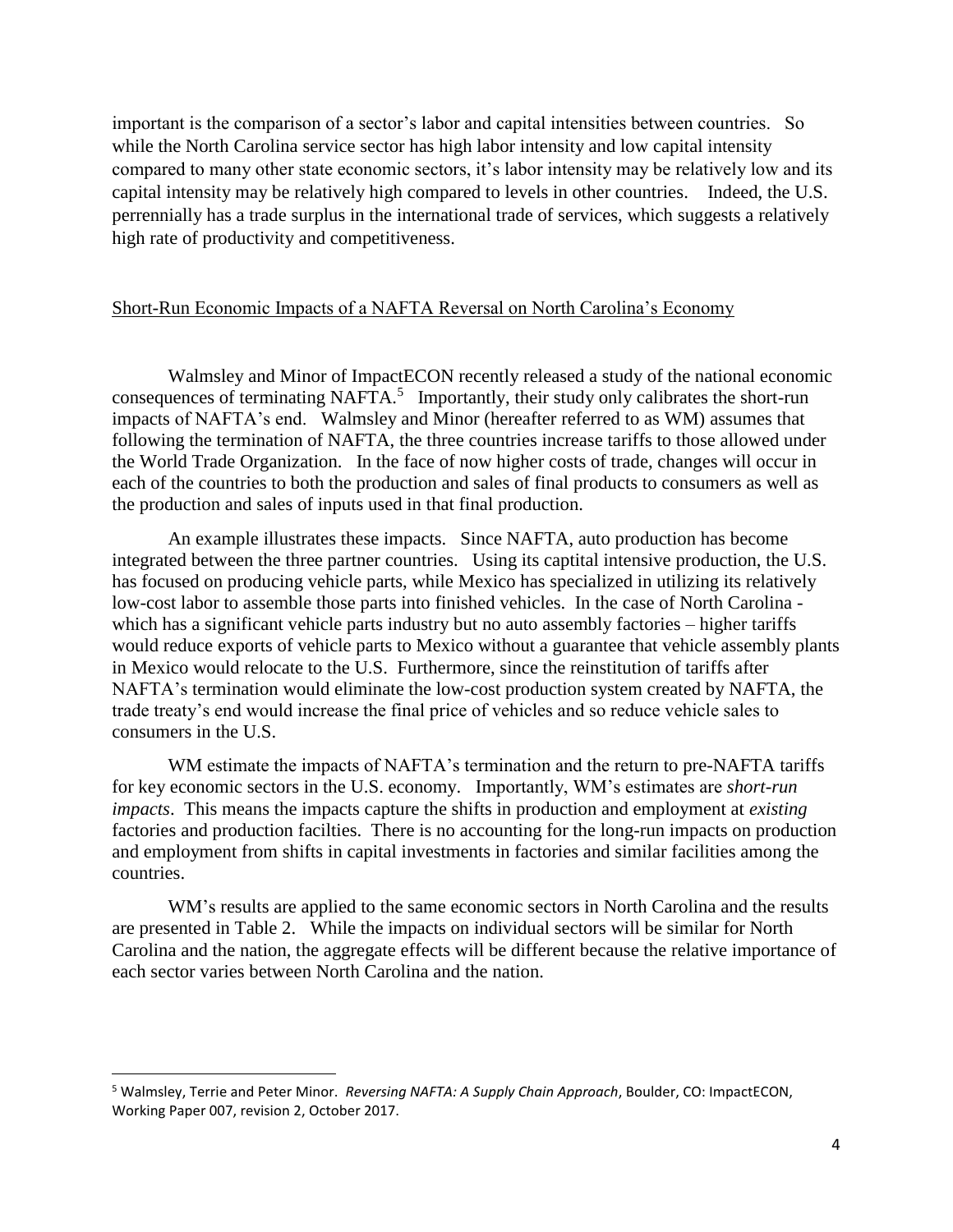| <b>Sector</b>              | <b>Annual Change in GDP</b> <sup>a</sup> | Change in Jobsb |  |
|----------------------------|------------------------------------------|-----------------|--|
| Crops                      | \$0.7 million                            | 13.2            |  |
| Livestock                  | $-$ \$46.8 million                       | $-501.2$        |  |
| Extraction                 | \$0.9 million                            | 13.9            |  |
| <b>Meat Products</b>       | $-$ \$32.2 million                       | $-507.3$        |  |
| <b>Other Food Products</b> | $-$ \$259.1 million                      | $-383.8$        |  |
| <b>Textiles</b>            | $-$16.0$ million                         | $-254.1$        |  |
| Apparel and Leather        | \$1.8 million                            | 55.3            |  |
| Chemicals/Rubber/Plastics  | \$66.2 million                           | 185.7           |  |
| Metals                     | \$14.9 million                           | 160.2           |  |
| Electronic Equipment       | $$155.3$ million                         | 569.3           |  |

Machinery 1 \$28.7 million 205.5 Motor Vehicles Parts *-\$46.5 million -321.3* Other Manufacturing  $\parallel$  \$33.2 million  $\parallel$  340.6 Services *-\$358.2 million -5131.7* **Total** *-\$457.1 million -5555.7*

**Table 2. Estimated Short-Run Impacts on North Carolina Economic Sectors of NAFTA's Termination (losses in italics)**

<sup>a</sup> 2017 dollars; <sup>b</sup> permanent job losses

There are several notable results from the analysis. First, the impacts are relatively small. The annual loss in Gross Domestic Product (GDP) of \$457 million is only 0.1% of the state's aggregate GDP, and the permanent loss of 5556 jobs is 0.13% of total state non-farm employment in 2017. However, the relative size of North Carolina's losses are slightly higher than the estimated national losses calculated by WM of 0.07% of aggregate national GDP and 0.08% of total national non-farm employment.

Second, there are sectors losing from NAFTA's termination as well as gaining from the treaty's end. The sectors with the largest losses are services, other (non-meat) food products, livestock, motor vehicle parts, and meat products. Services output falls mainly due to a reduction of U.S. services sales to both Mexico and Canada as a result of higher tariffs imposed by those countries. Non-meat manufactured food also experiences lower sales to the NAFTA partners for the same reason. The livestock losses are primarily from reduced direct sales of these products to Mexico and Canada, with a secondary reason being reduced sales to domestic meat processing plants, which also experience less buying of processed meat products from the two countries. The losses in output in vehicle parts are from lower sales to the vehicle assembly plants mainly located in Mexico.

While not a big loser, it may seem curious that North Carolina's textile industry would actually contract as a result of the demise of NAFTA. The reason is due to a supply chain that has been developed with North Carolina textile output being shipped to Mexico as inputs into the